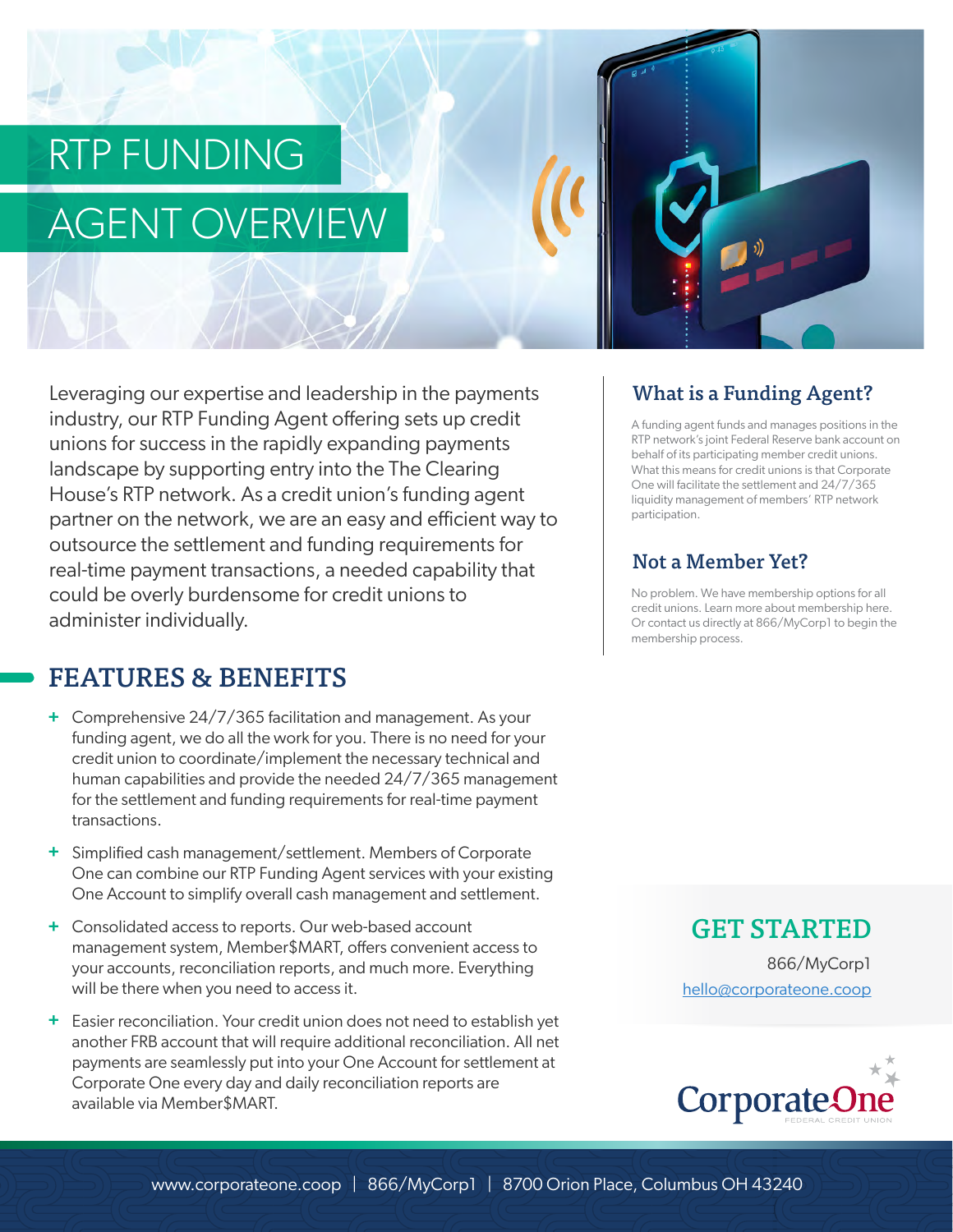

#### FEATURES & BENEFITS CONT'D

- **+** Lower pre-funded requirement. Corporate One leverages the power of aggregation, which means credit unions using our services will have less of a pre-funded requirement that they otherwise would have doing it alone.
- **+** Increasing credit unions' participation in real-time payments. More than 56% of U.S. accounts are currently reached by the RTP network for real-time payments, but less than 1% are at credit unions. Our certified funding agent offering ease the barriers to entry into this network.

## HOW IT WORKS

The RTP Network is the first new payment rail in more than 40 years. It provides consumers and businesses with the ability to conveniently send payments directly from their accounts at federally insured depository institutions 24/7 and to receive and access funds sent to them over the RTP Network immediately.

When a credit union decides to become a participant in the RTP network, they may choose from one of two options to determine their funding model. The RTP network uses a prefunded, real-time, gross-settlement model, and prefunding is held in a special deposit account at the FRBNY that is jointly owned by The Clearing House and either the funding participant or a funding agent (the "Prefunded Balance Account"). The two funding-model options are as follows:

- + Funding participant. This means the credit union will satisfy its prefunding obligations on its own.
- Non-funding participant. This means the credit union will use a Funding Agent to satisfy pre-funding obligations. **+**

As the first corporate credit union certified as a funding agent on RTP, Corporate One can assist credit unions with selecting the "non-funding participants" option.

When a credit union joins the RTP network and designates Corporate One as their funding agent, Corporate One will:

- Establish and manage the required joint Federal Reserve Bank of NY with TCH on behalf of the credit union. **+**
- Provide required, pre-funded balances on the credit union's behalf. **+**
- Monitor and manage balances, including reacting to position alerts on a 24/7/365 basis to ensure transactions go **+** through as requested.
- Credit or debit the credit union's One Account (settlement account) at Corporate One each day, depending on the **+** net amount of all transactions the previous day.
- Provide daily reconciliation reports. **+**